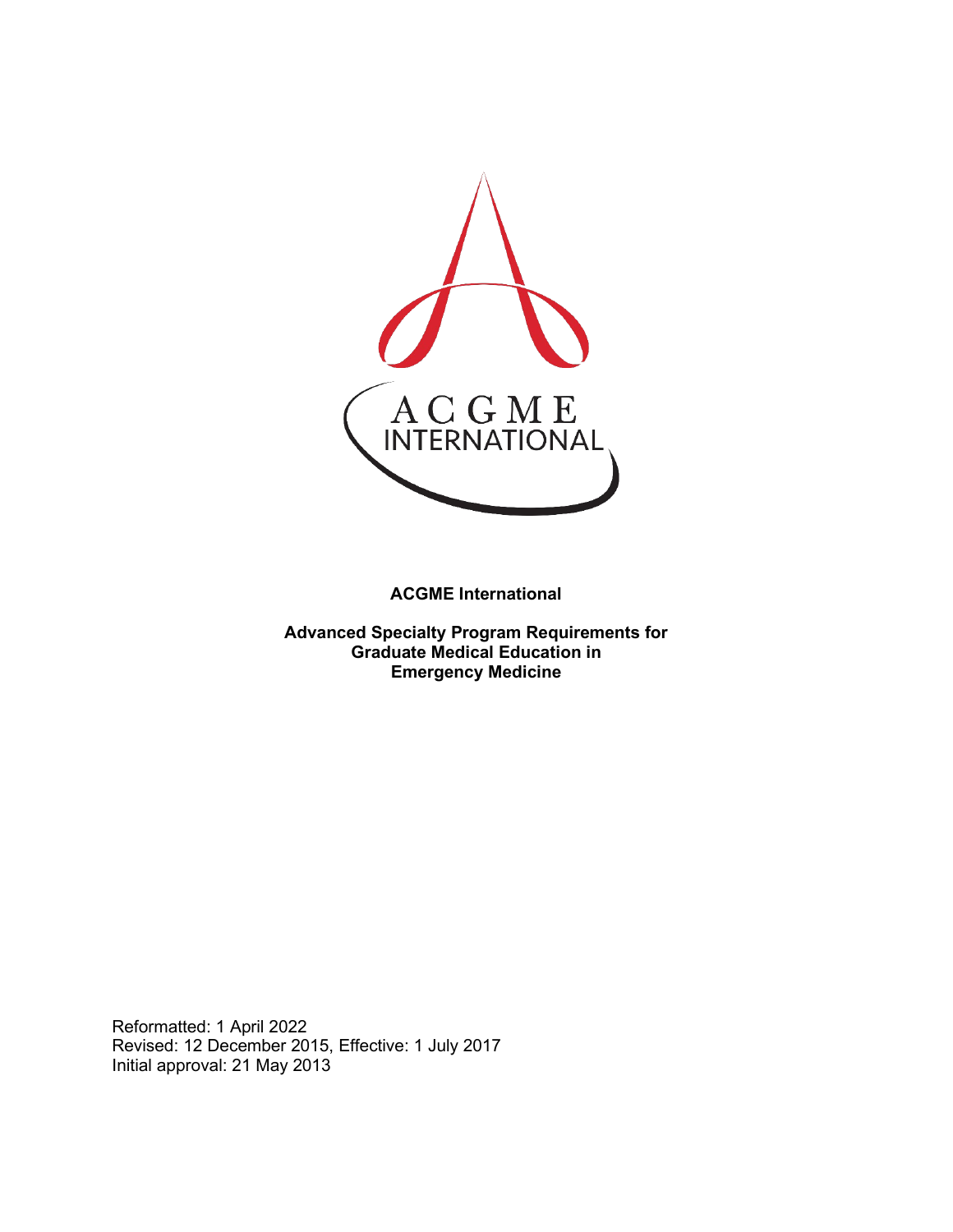## **ACGME International Specialty Program Requirements for Graduate Medical Education in Emergency Medicine**

#### **Int. Introduction**

*Background and Intent: Programs must achieve and maintain Foundational Accreditation according to the ACGME-I Foundational Requirements prior to receiving Advanced Specialty Accreditation. The Advanced Specialty Requirements noted below complement the ACGME-I Foundational Requirements. For each section, the Advanced Specialty Requirements should be considered together with the Foundational Requirements.*

## **Int. I. Definition and Scope of the Specialty**

Residencies in emergency medicine teach the fundamental skills, knowledge, and humanistic qualities that constitute the foundations of emergency medicine practice. Residents develop a level of clinical maturity, judgment, and technical skill required to practice emergency medicine, and the ability to incorporate new skills and knowledge during their careers and to monitor their own physical and mental well-being.

#### **Int. II. Duration of Education**

Int. II.A. The educational program in emergency medicine must be 36 or 48 months in length.

#### **I. Institution**

## **I.A. Sponsoring Institution**

See International Foundational Requirements, Section I.A.

## **I.B. Participating Sites**

- I.B.1. The program must be based at the primary clinical site.
- I.B.2. Programs using multiple participating sites must ensure the provision of a unified educational experience for the residents.
- I.B.2.a) Each participating site must offer significant educational opportunities to the overall program.
- I.B.3. Required rotations to participating sites that are geographically distant from the Sponsoring Institution must offer educational opportunities unavailable locally that significantly augment residents' overall educational experience.

#### **II. Program Personnel and Resources**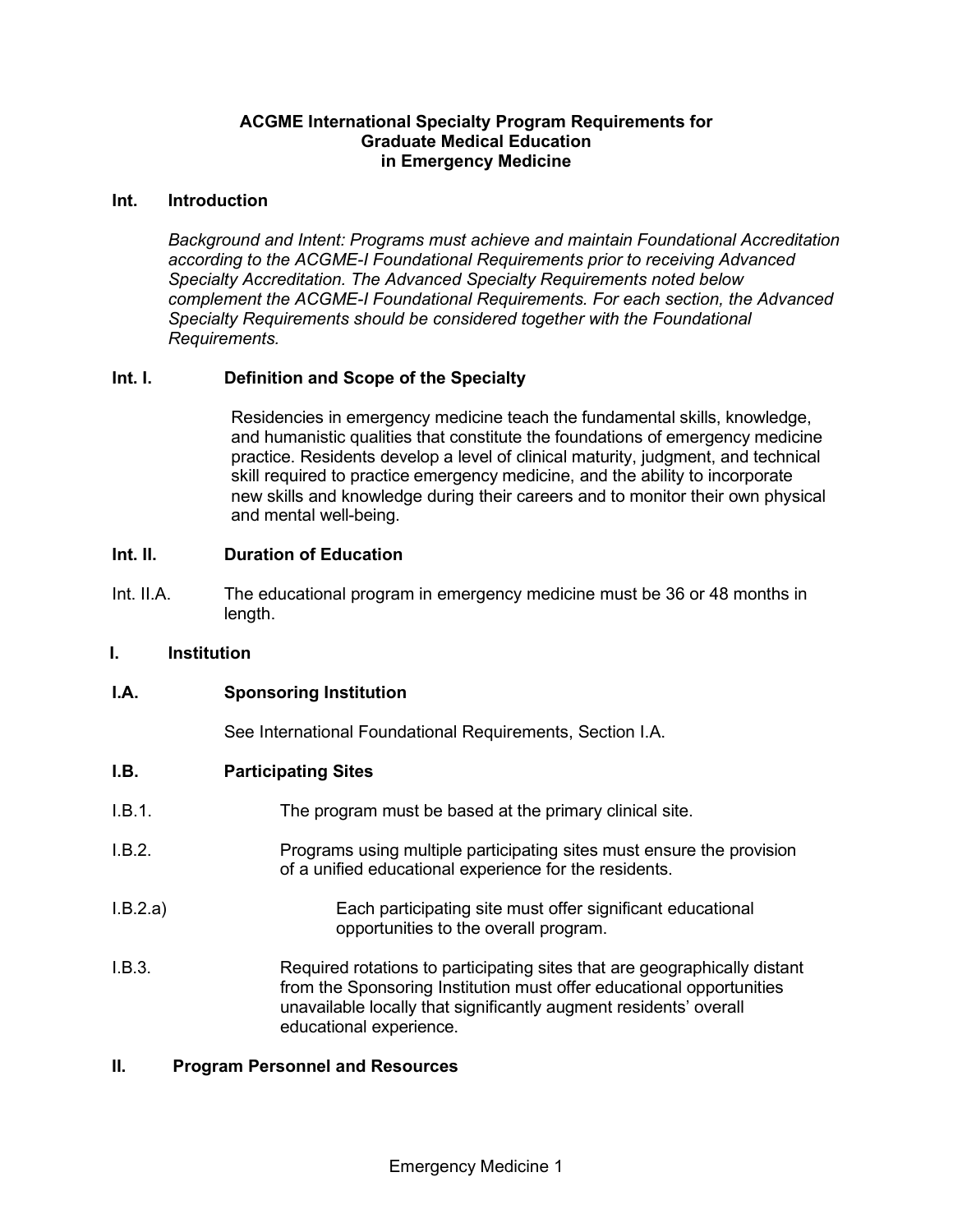# **II.A. Program Director**

II.A.1. Qualifications of the program director must include current clinical activity in emergency medicine.

## **II.B. Faculty**

II.B.1. A faculty staffing ratio of 4.0 patients per faculty hour or less must be maintained in order to ensure adequate clinical instruction and supervision, as well as efficient, high-quality clinical operations.

## **II.C. Other Program Personnel**

See International Foundational Requirements, Section II.C.

#### **II.D. Resources**

- II.D.1. Clinical support services must be provided on a 24-hour basis.
- II.D.1.a) These services must meet reasonable and expected demands, including nursing, clerical, intravenous, electrocardiogram (EKG), respiratory therapy, messenger/transporter, and phlebotomy.
- II.D.2. The hospital must ensure that all clinical specialty and subspecialty services are available in a timely manner for emergency department consultation and hospital admission.
- II.D.2.a) If any clinical services are not available for consultation or admission, the hospital must have a written protocol for provision of these services elsewhere, which may include written agreements for the transfer of patients to a designated hospital that provides the needed clinical service(s).
- II.D.2.b) Clinical services should include internal medicine and its subspecialties, obstetrics and gynecology, orthopaedics, pediatrics and its subspecialties, and surgery and its subspecialties.
- II.D.3. At every site in which the emergency department provides resident education, the following must be provided:
- II.D.3.a) adequate space for patient care;
- II.D.3.b) space for clinical support services;
- II.D.3.c) completed diagnostic imaging with results available on a timely basis, especially those required on a STAT basis; and,
- II.D.3.d) completed laboratory studies with results available on a timely basis, especially those required on a STAT basis.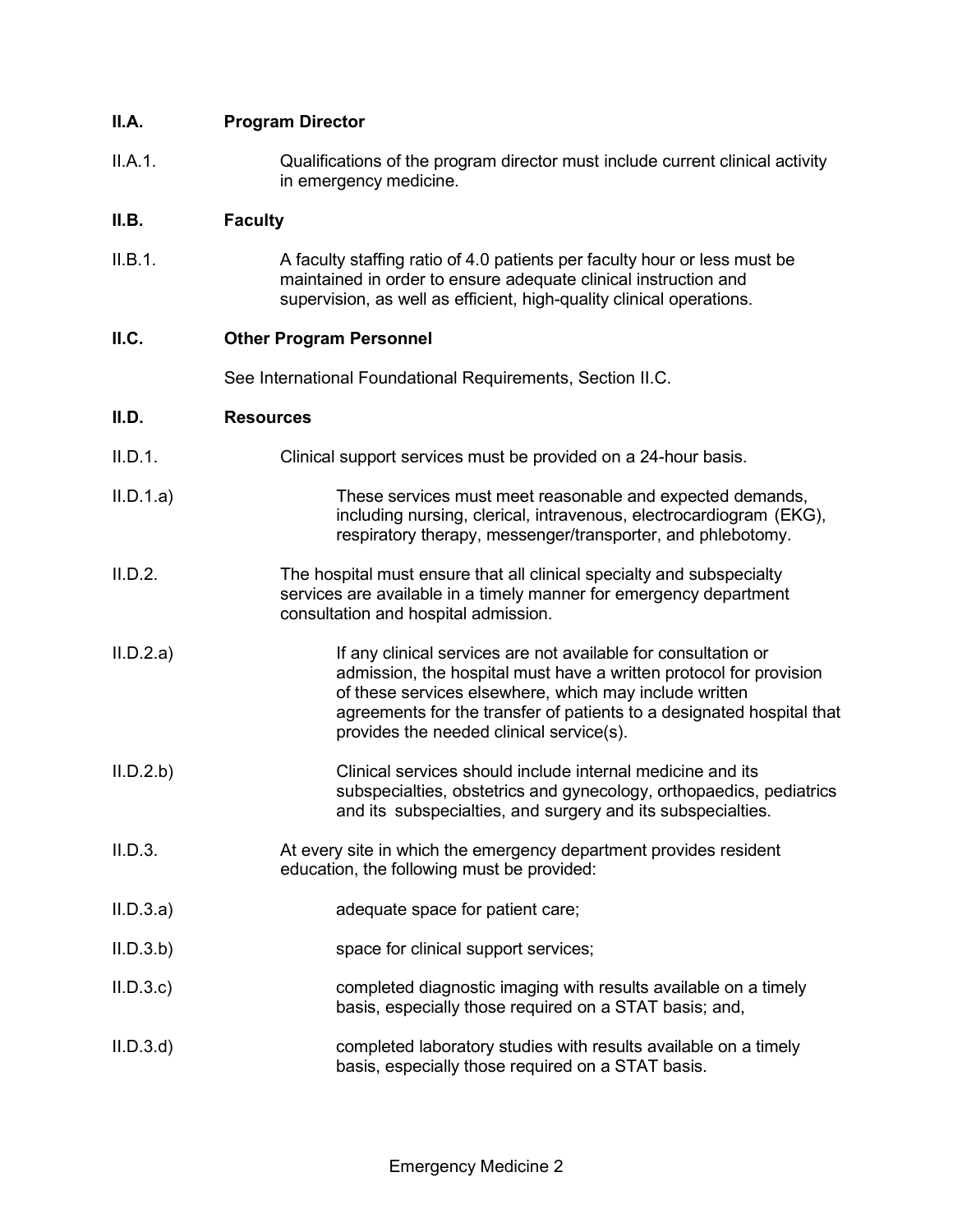| II.D.4. | Each clinical site must ensure timely consultation decisions by a provider |
|---------|----------------------------------------------------------------------------|
|         | from admitting and consulting services with decision making authority.     |

- II.D.5. The primary clinical site and other emergency departments to which residents rotate for four months or longer should have a minimum of 30,000 emergency department visits each year.
- II.D.6. The primary clinical site should have a significant number of critically ill or critically injured patients, constituting at least three percent or 1,200 (whichever is greater) of emergency department patients per year.

#### **III. Resident Appointment**

## **III.A. Eligibility Criteria**

See International Foundational Requirements, Section III.A.

#### **III.B. Number of Residents**

III.B.1. There should be a minimum of four residents in each year of the educational program.

## **III.C. Resident Transfers**

See International Foundational Requirements, Section III.C.

### **III.D. Appointment of Fellows and Other Learners**

See International Foundational Requirements, Section III.D.

## **IV. Specialty-Specific Educational Program**

- **IV.A. ACGME-I Competencies**
- IV.A.1. The program must integrate the following ACGME-I Competencies into the curriculum.
- IV.A.1.a) Professionalism
- IV.A.1.a).(1) Residents must demonstrate a commitment to professionalism and an adherence to ethical principles. Residents must demonstrate:
- IV.A.1.a).(1).(a) ability to discuss difficult patient outcomes and  $\blacksquare$ death honestly, sensitively, patiently, and compassionately;
- IV.A.1.a).(1).(b) accountability to patients, society, and the profession;
- IV.A.1.a).(1).(c) compassion, integrity, and respect for others;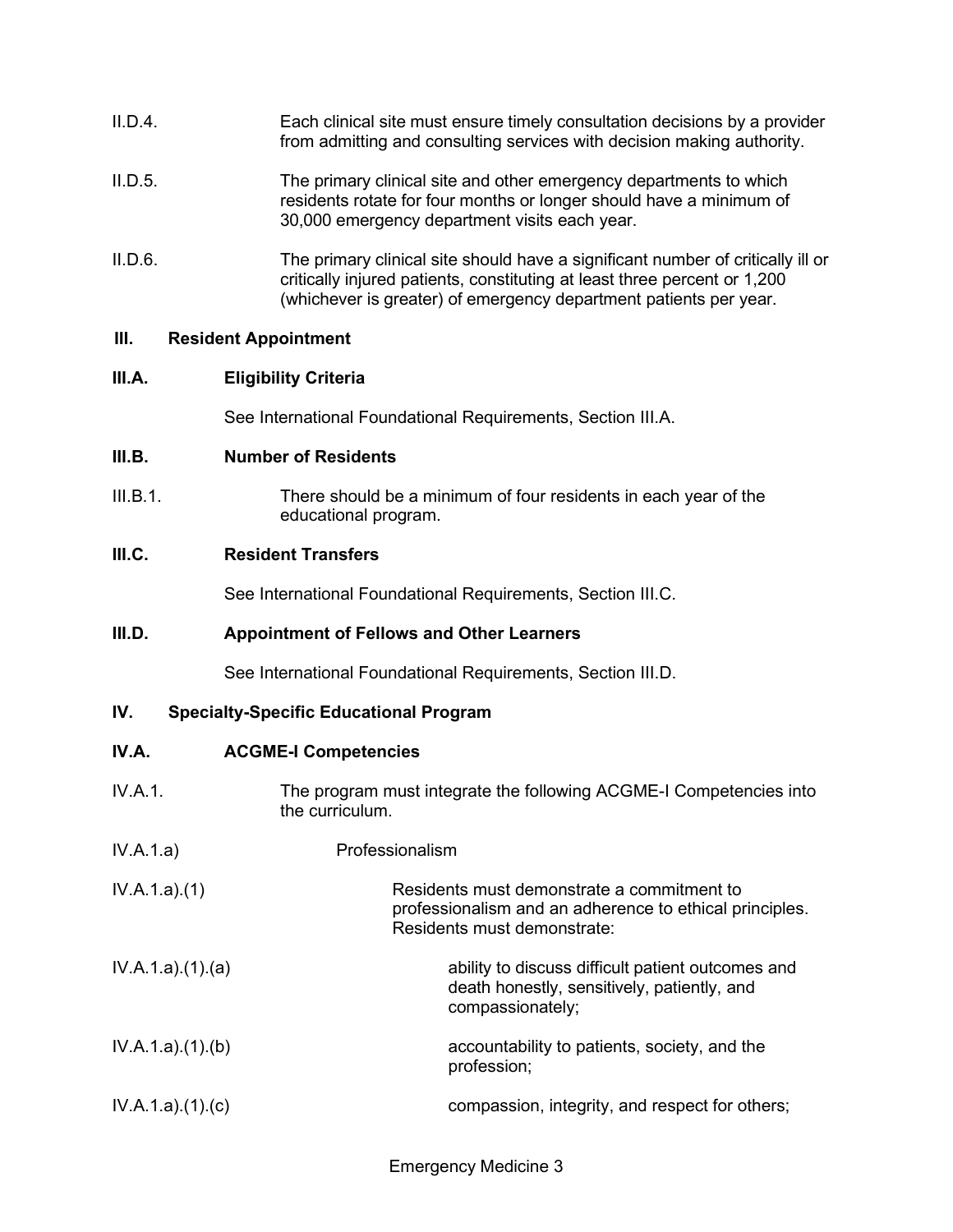| IV.A.1.a)(1)(d)     | openness and responsiveness to the comments of<br>other team members, patients, families, and peers;                                                                                                       |
|---------------------|------------------------------------------------------------------------------------------------------------------------------------------------------------------------------------------------------------|
| IV.A.1.a)(1)(e)     | respect for patient privacy and autonomy;                                                                                                                                                                  |
| IV.A.1.a)(1)(f)     | responsiveness to patient needs that supersedes<br>self-interest; and,                                                                                                                                     |
| IV.A.1.a)(1)(g)     | sensitivity and responsiveness to a diverse patient<br>population, including to diversity in gender, age,<br>culture, race, religion, disabilities, and sexual<br>orientation.                             |
| IV.A.1.b)           | <b>Patient Care and Procedural Skills</b>                                                                                                                                                                  |
| IV.A.1.b)(1)        | Residents must provide patient care that is compassionate,<br>appropriate, and effective for the treatment of health<br>problems and the promotion of health. Residents must<br>demonstrate competence in: |
| IV.A.1.b)(1)(a)     | gathering accurate, essential information in a timely<br>manner;                                                                                                                                           |
| IV.A.1.b)(1)(b)     | treating medical conditions commonly managed by<br>emergency medicine physicians;                                                                                                                          |
| IV.A.1.b)(1)(c)     | generating an appropriate differential diagnosis;                                                                                                                                                          |
| IV.A.1.b)(1)(d)     | applying the results of diagnostic testing based on<br>the probability of disease and the likelihood of test<br>results altering management;                                                               |
| IV.A.1.b)(1)(e)     | narrowing and prioritizing the list of weighted<br>differential diagnoses to determine appropriate<br>management based on all available data;                                                              |
| IV.A.1.b)(1)(f)     | implementing an effective patient management<br>plan;                                                                                                                                                      |
| IV.A.1.b)(1)(g)     | selecting and prescribing appropriate<br>pharmaceutical agents based on relevant<br>considerations, including:                                                                                             |
| IV.A.1.b)(1)(g)(i)  | allergies;                                                                                                                                                                                                 |
| IV.A.1.b)(1)(g)(ii) | clinical guidelines;                                                                                                                                                                                       |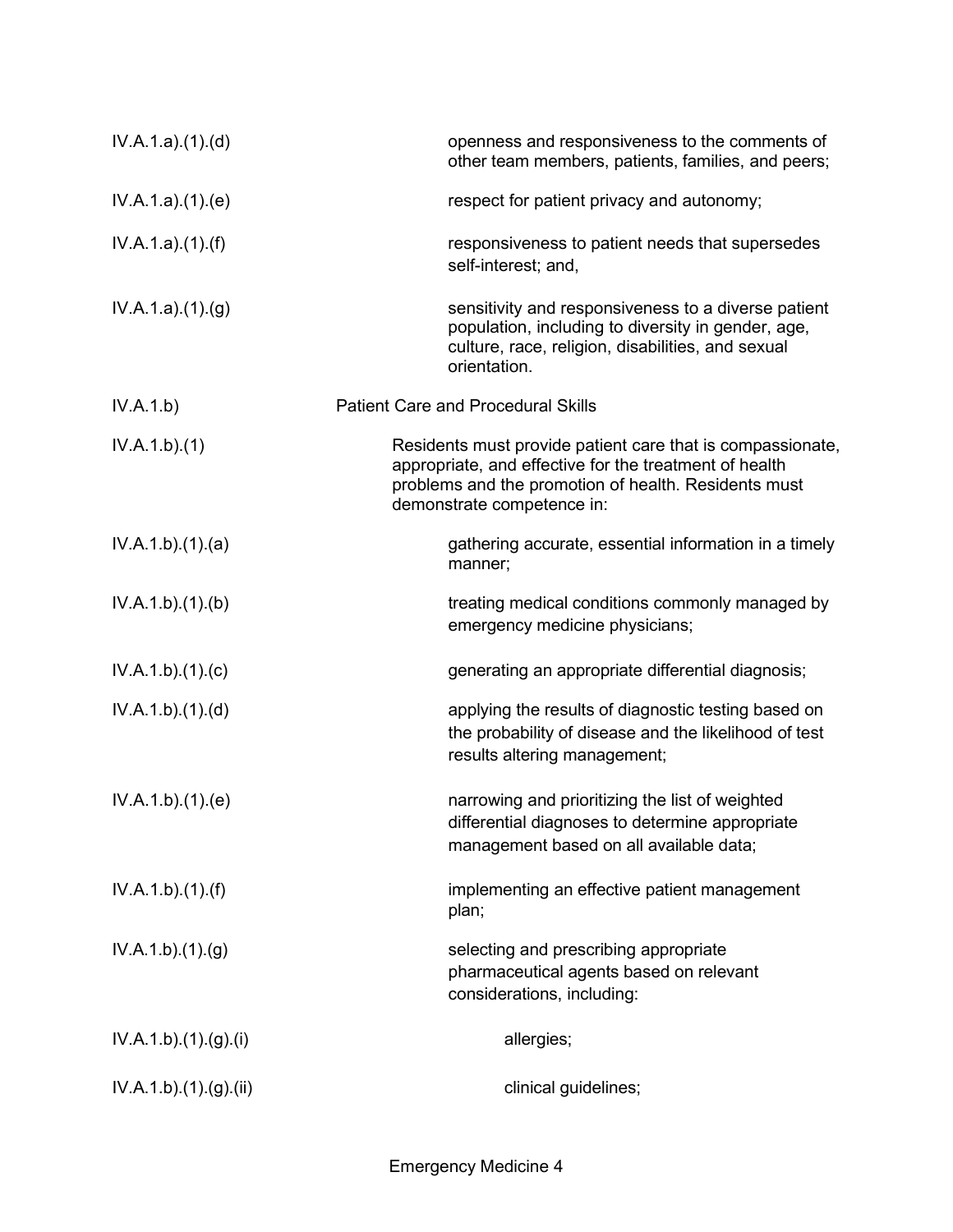| IV.A.1.b)(1)(g)(iii)    | intended effect;                                                                                                                                                                                                                                             |
|-------------------------|--------------------------------------------------------------------------------------------------------------------------------------------------------------------------------------------------------------------------------------------------------------|
| IV.A.1.b)(1)(g)(iv)     | financial considerations;                                                                                                                                                                                                                                    |
| IV.A.1.b)(1)(g)(v)      | institutional policies;                                                                                                                                                                                                                                      |
| IV.A.1.b)(1)(g)(vi)     | mechanism of action;                                                                                                                                                                                                                                         |
| IV.A.1.b).(1).(g).(vii) | patient preferences;                                                                                                                                                                                                                                         |
| IV.A.1.b)(1)(g)(viii)   | possible adverse effects, and potential drug-<br>food and drug-drug interactions; and,                                                                                                                                                                       |
| IV.A.1.b)(1)(g)(ix)     | effectively combining agents and monitoring<br>and intervening in the event of adverse<br>effects in the emergency department.                                                                                                                               |
| IV.A.1.b)(1)(h)         | managing multiple patients and resources within the<br>emergency department;                                                                                                                                                                                 |
| IV.A.1.b)(1).(h)(i)     | This should be demonstrated progressively<br>with increasing responsibility over time.                                                                                                                                                                       |
| IV.A.1.b)(1)(i)         | providing health care services aimed at preventing<br>health problems or maintaining health;                                                                                                                                                                 |
| IV.A.1.b)(1)(j)         | working with other health care professionals to<br>provide patient-focused care;                                                                                                                                                                             |
| IV.A.1.b)(1)(k)         | identifying life-threatening conditions and the most<br>likely diagnosis, synthesizing acquired patient data,<br>and identifying how and when to access current<br>medical information;                                                                      |
| IV.A.1.b)(1)(I)         | establishing and implementing a comprehensive<br>disposition plan that uses appropriate consultation<br>resources, patient education regarding diagnosis,<br>treatment plan, medications, and time- and location-<br>specific disposition instructions; and, |
| IV.A.1.b)(1)(m)         | reevaluating patients undergoing emergency<br>department observation (and monitoring) and using<br>appropriate data and resources, and determining<br>the differential diagnosis, treatment plan, and<br>disposition.                                        |
| IV.A.1.b)(2)            | Residents must demonstrate competence in performing all<br>medical, diagnostic, and surgical procedures considered<br>essential for the area of practice, including:                                                                                         |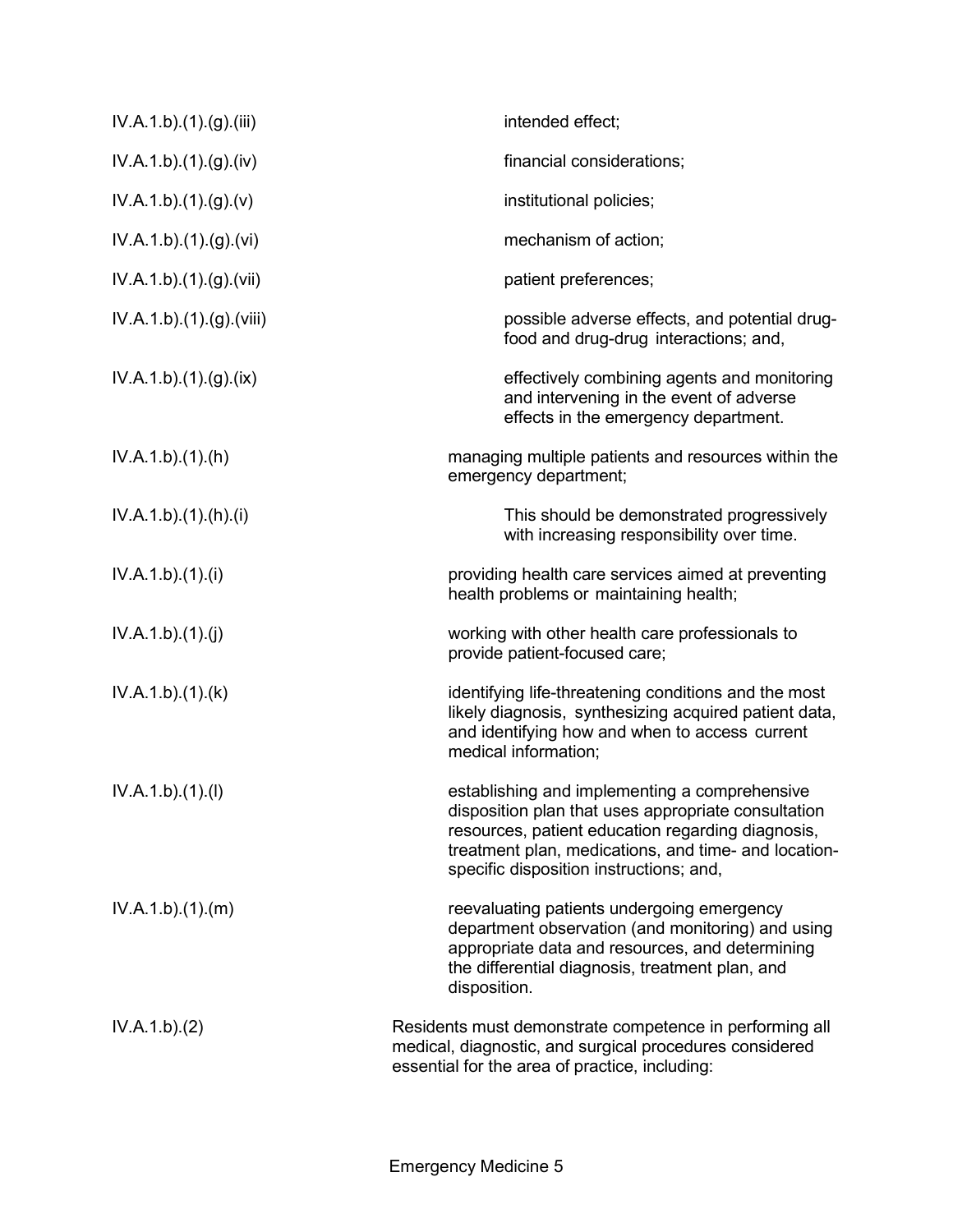| IV.A.1.b)(2).(a) | performing diagnostic and therapeutic procedures<br>and emergency stabilization;                                                                                                                                                                                                                                      |
|------------------|-----------------------------------------------------------------------------------------------------------------------------------------------------------------------------------------------------------------------------------------------------------------------------------------------------------------------|
| IV.A.1.b)(2)(b)  | managing critically ill and injured patients who<br>present to the emergency department, including<br>prioritizing critical initial stabilization action,<br>mobilizing hospital support services in the<br>resuscitation of critically ill or injured patients, and<br>reassessing after a stabilizing intervention; |
| IV.A.1.b)(2).(c) | properly sequencing critical actions for patient care<br>and generating a differential diagnosis for an<br>undifferentiated patient;                                                                                                                                                                                  |
| IV.A.1.b)(2).(d) | mobilizing and managing necessary personnel and<br>other hospital resources to meet critical needs of<br>multiple patients; and,                                                                                                                                                                                      |
| IV.A.1.b)(2)(e)  | performing invasive procedures, monitoring<br>unstable patients, and directing major<br>resuscitations of all types on all age groups.                                                                                                                                                                                |
| IV.A.1.b)(3)     | Residents must demonstrate competence in performing the<br>following key index procedures:                                                                                                                                                                                                                            |
| IV.A.1.b)(3)(a)  | adult medical resuscitation;                                                                                                                                                                                                                                                                                          |
| IV.A.1.b)(3)(b)  | adult trauma resuscitation; and,                                                                                                                                                                                                                                                                                      |
| IV.A.1.b)(3)(c)  | anesthesia and pain management.                                                                                                                                                                                                                                                                                       |
| IV.A.1.b)(4)     | Residents must demonstrate competence in providing safe<br>acute pain management, anesthesia, and procedural<br>sedation to patients of all ages, regardless of the clinical<br>situation, including:                                                                                                                 |
| IV.A.1.b)(4)(a)  | cardiac pacing;                                                                                                                                                                                                                                                                                                       |
| IV.A.1.b)(4)(b)  | chest tubes;                                                                                                                                                                                                                                                                                                          |
| IV.A.1.b)(4)(c)  | cricothyrotomy;                                                                                                                                                                                                                                                                                                       |
| IV.A.1.b)(4)(d)  | dislocation reduction; and,                                                                                                                                                                                                                                                                                           |
| IV.A.1.b)(4)(e)  | emergency department bedside ultrasound.                                                                                                                                                                                                                                                                              |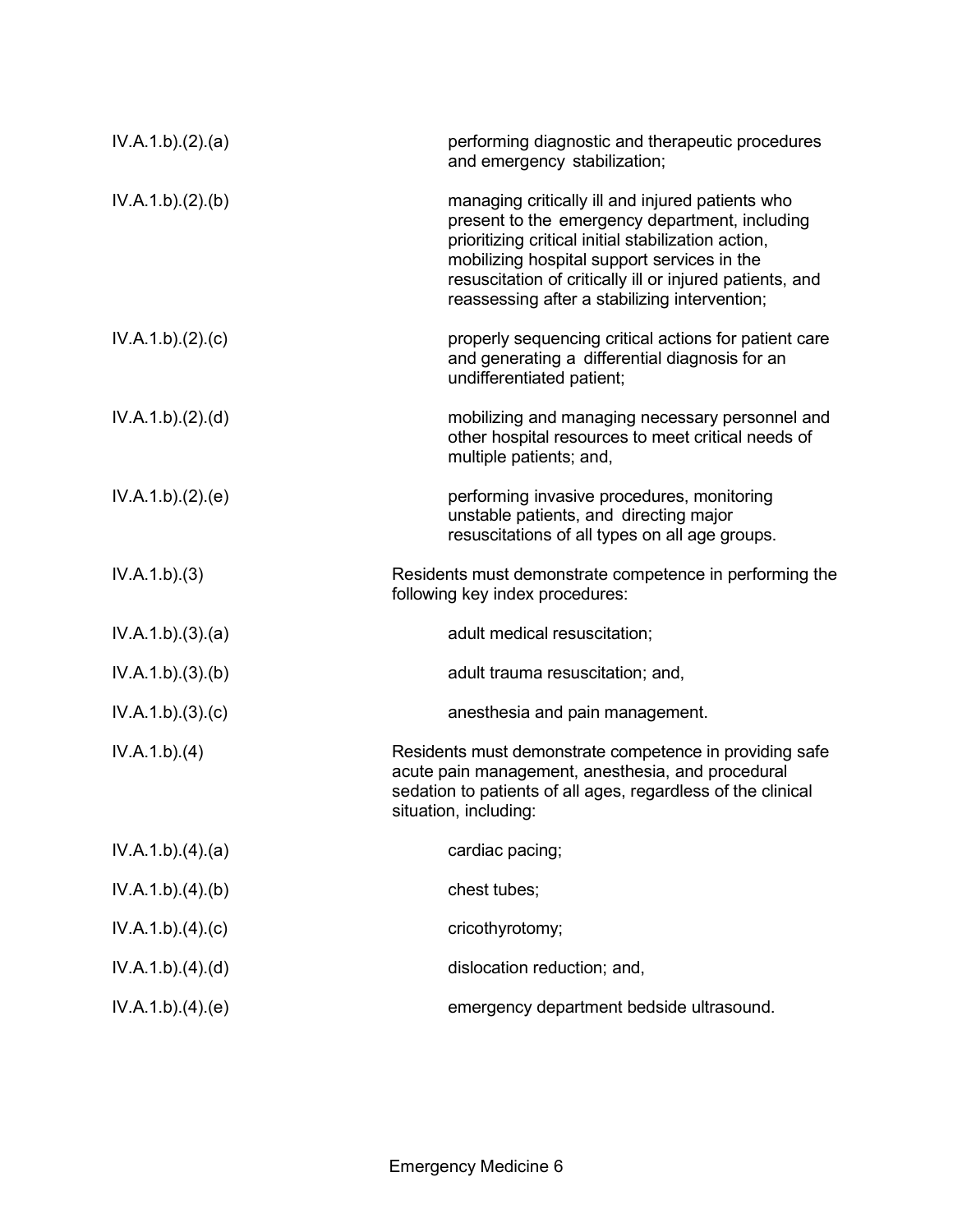| IV.A.1.b)(5)              | Residents must demonstrate competence in using<br>ultrasound for the bedside diagnostic evaluation of<br>emergency medical conditions and diagnoses,<br>resuscitation of the acutely ill or injured patient, and<br>procedural guidance, including:       |
|---------------------------|-----------------------------------------------------------------------------------------------------------------------------------------------------------------------------------------------------------------------------------------------------------|
| IV.A.1.b)(5).(a)          | intubations;                                                                                                                                                                                                                                              |
| IV.A.1.b)(5)(b)           | lumbar puncture;                                                                                                                                                                                                                                          |
| IV.A.1.b)(5)(c)           | pediatric medical resuscitation;                                                                                                                                                                                                                          |
| IV.A.1.b)(5)(d)           | pediatric trauma resuscitation;                                                                                                                                                                                                                           |
| IV.A.1.b)(5)(e)           | pericardiocentesis;                                                                                                                                                                                                                                       |
| IV.A.1.b)(5)(f)           | procedural sedation;                                                                                                                                                                                                                                      |
| IV.A.1.b)(5)(g)           | vaginal delivery; and,                                                                                                                                                                                                                                    |
| IV.A.1.b)(5)(h)           | successfully obtaining vascular access in patients of<br>all ages, regardless of the clinical situation.                                                                                                                                                  |
| IV.A.1.b)(6)              | Residents must demonstrate competence in wound<br>management.                                                                                                                                                                                             |
| IV.A.1.b)(6)(a)           | Residents must assess and appropriately manage<br>wounds in patients of all ages, regardless of the<br>clinical situation.                                                                                                                                |
| IV.A.1.c)                 | <b>Medical Knowledge</b>                                                                                                                                                                                                                                  |
| $IV.A.1.c.$ (1)           | Residents must demonstrate knowledge of established<br>and evolving biomedical clinical, epidemiological, and<br>social-behavioral sciences, as well as the application of<br>this knowledge to patient care. Residents must<br>demonstrate knowledge of: |
| $IV.A.1.c$ . $(1).$ $(a)$ | evaluating patients with an undiagnosed and<br>undifferentiated presentation;                                                                                                                                                                             |
| $IV.A.1.c$ . $(1).$ (b)   | interpreting basic clinical tests and images;                                                                                                                                                                                                             |
| $IV.A.1.c$ ). $(1).$ (c)  | recognizing and managing emergency medical<br>problems;                                                                                                                                                                                                   |
| $IV.A.1.c$ . $(1).$ $(d)$ | using common pharmacotherapy; and,                                                                                                                                                                                                                        |
| $IV.A.1.c$ . $(1).$ (e)   | using and performing diagnostic and therapeutic<br>procedures appropriately.                                                                                                                                                                              |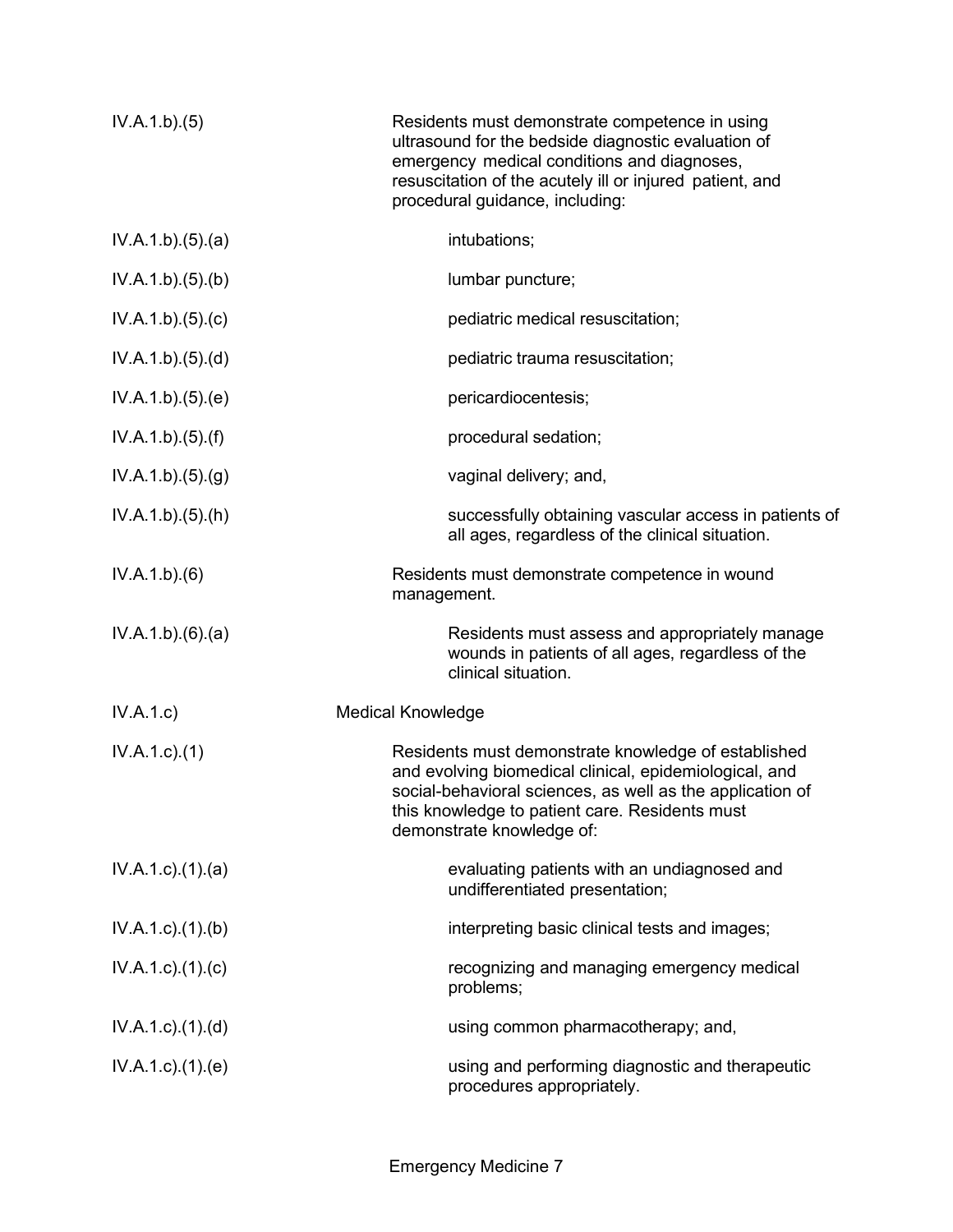| IV.A.1.d)              | Practice-based Learning and Improvement                                                                                                                                                                                                                                                                                                                 |
|------------------------|---------------------------------------------------------------------------------------------------------------------------------------------------------------------------------------------------------------------------------------------------------------------------------------------------------------------------------------------------------|
| IV.A.1.d)(1)           | Residents must demonstrate the ability to investigate and<br>evaluate their care of patients, to appraise and assimilate<br>scientific evidence, and to continuously improve patient<br>care based on constant self-evaluation and lifelong<br>learning. Residents are expected to develop skills and<br>habits to be able to meet the following goals: |
| IV.A.1.d.(1).(a)       | apply knowledge of study design and statistical<br>methods to critically appraise the medical literature;                                                                                                                                                                                                                                               |
| IV.A.1.d.(1)(b)        | identify strengths, deficiencies, and limits in one's<br>knowledge and expertise;                                                                                                                                                                                                                                                                       |
| IV.A.1.d)(1)(c)        | identify and perform appropriate learning activities;                                                                                                                                                                                                                                                                                                   |
| IV.A.1.d.(1).(d)       | incorporate formative evaluation feedback into daily<br>practice;                                                                                                                                                                                                                                                                                       |
| IV.A.1.d.(1).(e)       | locate, appraise, and assimilate evidence from<br>scientific studies related to their patients' health<br>problems;                                                                                                                                                                                                                                     |
| IV.A.1.d)(1.(f))       | participate in the education of patients, patients'<br>families, students, other residents, and other health<br>professionals;                                                                                                                                                                                                                          |
| IV.A.1.d).(1).(g)      | set learning and improvement goals;                                                                                                                                                                                                                                                                                                                     |
| $IV.A.1.d$ . $(1).(h)$ | systematically analyze practice using quality<br>improvement methods, and implement changes<br>with the goal of practice improvement; and,                                                                                                                                                                                                              |
| IV.A.1.d)(1)(i)        | use information technology to optimize learning and<br>improve patient care.                                                                                                                                                                                                                                                                            |
| IV.A.1.e)              | <b>Interpersonal and Communication Skills</b>                                                                                                                                                                                                                                                                                                           |
| IV.A.1.e. (1)          | Residents must demonstrate interpersonal and<br>communication skills that result in the effective exchange<br>of information and collaboration with patients, their<br>families, and health professionals. Residents must:                                                                                                                              |
| IV.A.1.e).(1).(a)      | communicate effectively with patients, patients'<br>families, and the public, as appropriate, across a<br>broad range of socioeconomic and cultural<br>backgrounds;                                                                                                                                                                                     |
| IV.A.1.e. (1)(b)       | communicate effectively with physicians, other<br>health professionals, and health-related agencies;                                                                                                                                                                                                                                                    |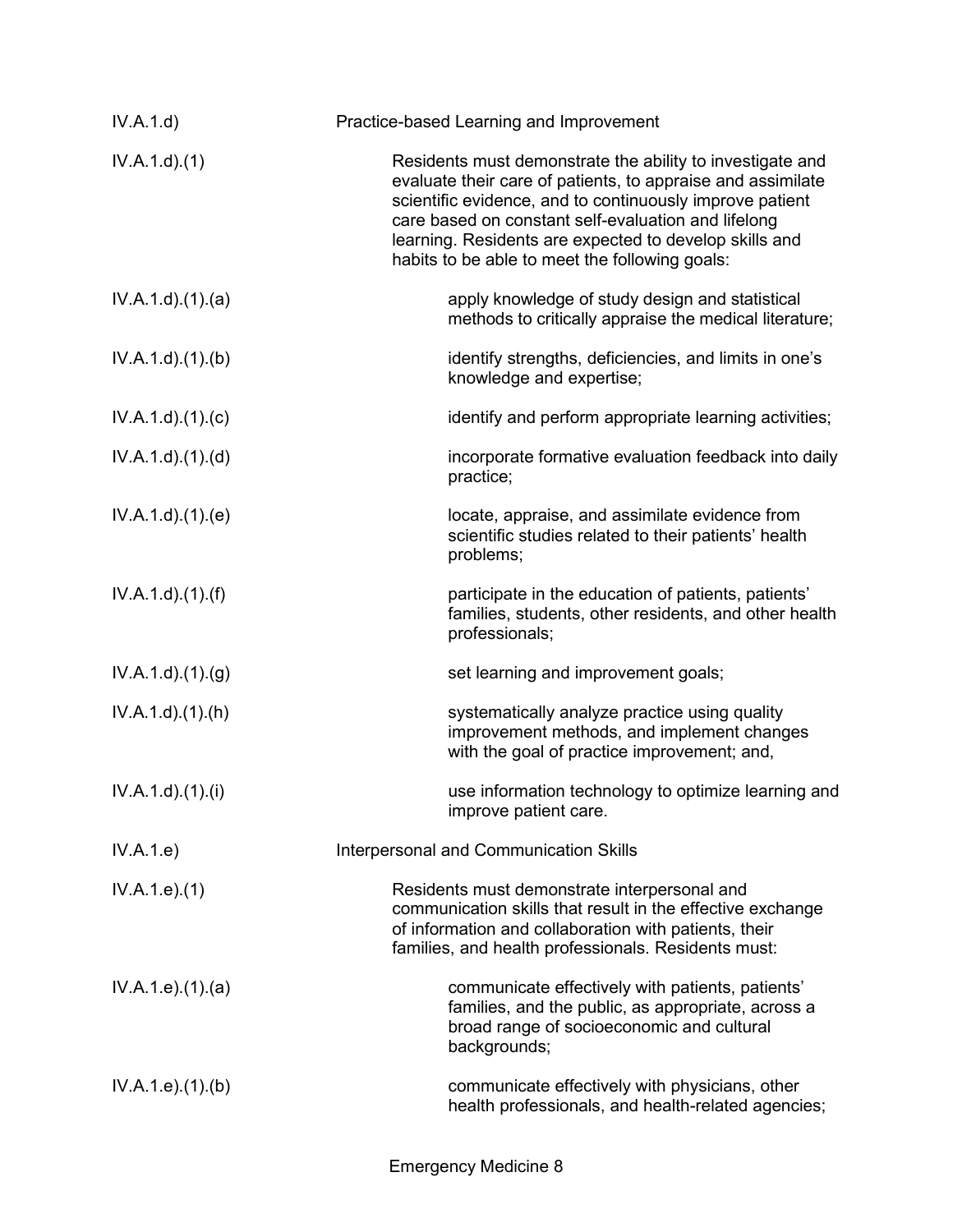| IV.A.1.e. (1). (c)            | work effectively as a member or leader of a health<br>care team or other professional group;                                                                                                                                                           |
|-------------------------------|--------------------------------------------------------------------------------------------------------------------------------------------------------------------------------------------------------------------------------------------------------|
| IV.A.1.e. (1). (d)            | act in a consultative role to other physicians and<br>health professionals;                                                                                                                                                                            |
| IV.A.1.e. (1). (e)            | maintain comprehensive, timely, and legible<br>medical records, if applicable;                                                                                                                                                                         |
| IV.A.1.e. (1). (f)            | develop effective written communication skills;                                                                                                                                                                                                        |
| IV.A.1.e. (1). <sub>(g)</sub> | demonstrate the ability to handle situations<br>unique to the practice of emergency<br>medicine; and,                                                                                                                                                  |
| IV.A.1.e. (1).(h)             | effectively communicate with out-of-hospital<br>personnel, as well as with non-medical<br>personnel.                                                                                                                                                   |
| IV.A.1.f)                     | <b>Systems-based Practice</b>                                                                                                                                                                                                                          |
| IV.A.1.f)(1)                  | Residents must demonstrate an awareness of and<br>responsiveness to the larger context and system of health<br>care, as well as the ability to call effectively on other<br>resources in the system to provide optimal health care.<br>Residents must: |
| IV.A.1.f)(1)(a)               | advocate for quality patient care and optimal patient<br>care systems;                                                                                                                                                                                 |
| IV.A.1.f)(1)(b)               | coordinate patient care within the health care<br>system relevant to their clinical specialty;                                                                                                                                                         |
| IV.A.1.f)(1)(c)               | incorporate considerations of cost awareness and<br>risk-benefit analysis in patient and/or population-<br>based care as appropriate;                                                                                                                  |
| IV.A.1.f)(1)(d)               | participate in identifying system errors and<br>implementing potential systems solutions;                                                                                                                                                              |
| IV.A.1.f)(1)(e)               | participate in performance improvement to<br>optimize self-learning, emergency department<br>function, and patient safety;                                                                                                                             |
| IV.A.1.f).(1).(f)             | understand different medical practice models and<br>delivery systems and how to best utilize them to<br>care for the individual patient;                                                                                                               |
| IV.A.1.f)(1)(g)               | use technology to accomplish and document safe<br>health care delivery;                                                                                                                                                                                |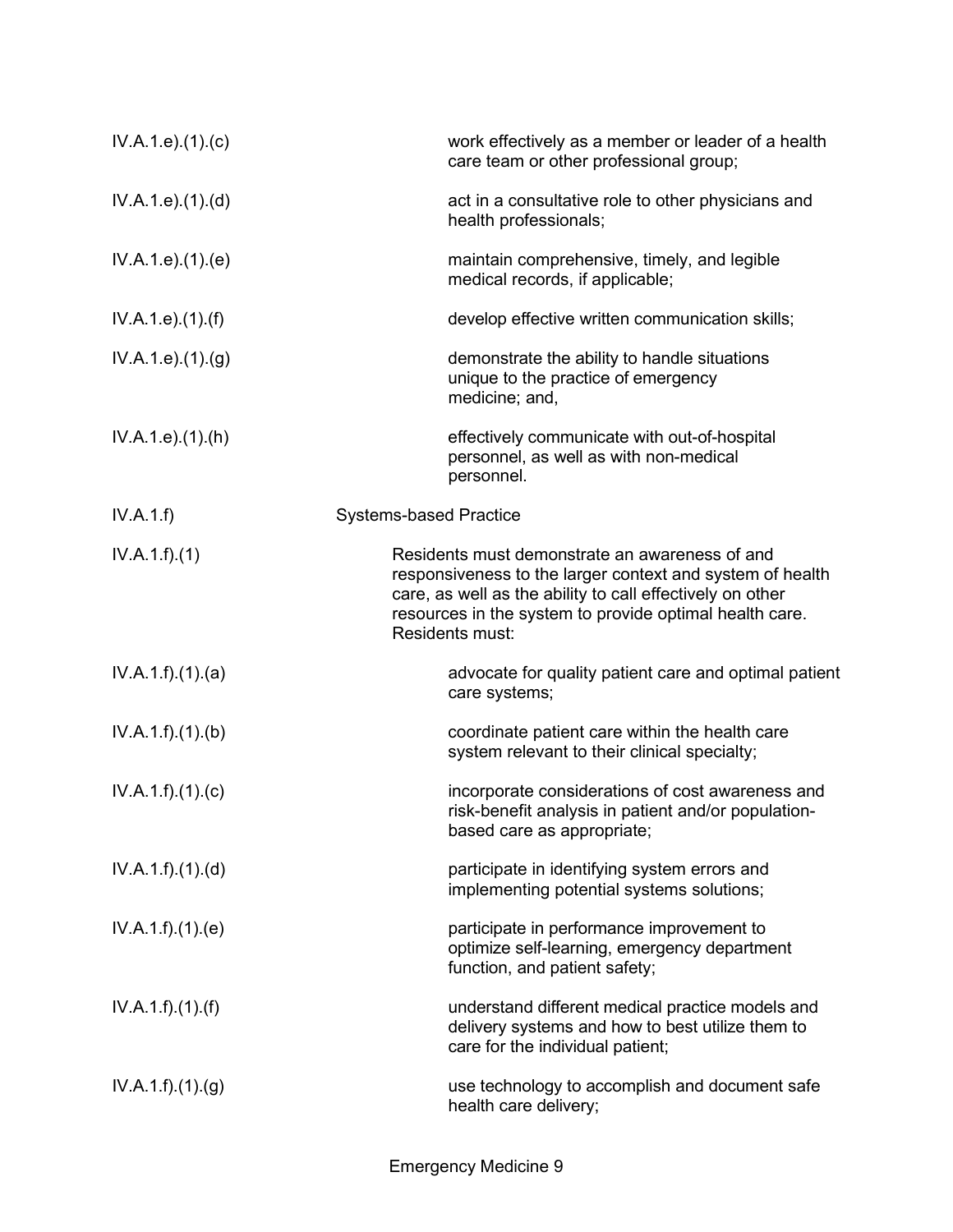| IV.A.1.f)(1).(h)  | work effectively in various health care delivery<br>settings and systems relevant to their clinical<br>specialty; and,                                                                                                                                               |
|-------------------|----------------------------------------------------------------------------------------------------------------------------------------------------------------------------------------------------------------------------------------------------------------------|
| IV.A.1.f).(1).(i) | work in interprofessional teams to enhance patient<br>safety and improve patient care quality.                                                                                                                                                                       |
| IV.B.             | <b>Regularly Scheduled Educational Activities</b>                                                                                                                                                                                                                    |
| IV.B.1.           | The core curriculum must include a didactic program based on the core<br>knowledge content of emergency medicine.                                                                                                                                                    |
| IV.B.2.           | All residents must have an average of at least five hours per week<br>of planned educational experiences developed by the program.                                                                                                                                   |
| IV.B.2.a)         | The program must ensure that residents are relieved of<br>clinical duties to attend these planned educational<br>experiences.                                                                                                                                        |
| IV.B.2.a)(1)      | Although release from some off-service rotations may<br>not be possible, the program should require that<br>residents participate, on average, in at least 70 percent<br>of the planned emergency medicine educational<br>experiences offered (excluding vacations). |
| IV.B.2.b)         | Residents' attendance should be monitored and documented.                                                                                                                                                                                                            |
| IV.B.3.           | The majority of the didactic experiences must occur at the primary clinical<br>site.                                                                                                                                                                                 |
| IV.B.4.           | At least 50 percent of resident conferences should be presented by<br>emergency medicine faculty members or by other faculty members with<br>emergency medicine expertise.                                                                                           |
| IV.C.             | <b>Clinical Experiences</b>                                                                                                                                                                                                                                          |
| IV.C.1.           | The curriculum must include at least 21 months in the emergency<br>department under the supervision of emergency medicine faculty<br>members.                                                                                                                        |
| IV.C.1.a)         | This must include experiences dedicated to the care of pediatric<br>patients younger than 18 years of age.                                                                                                                                                           |
| IV.C.1.b)         | This must include a minimum of three months per year of<br>emergency medicine experience.                                                                                                                                                                            |
| IV.C.1.c)         | This experience may include emergency medical services,<br>toxicology, pediatric emergency medicine, sports medicine,<br>emergency medicine administration, or research in emergency<br>medicine.                                                                    |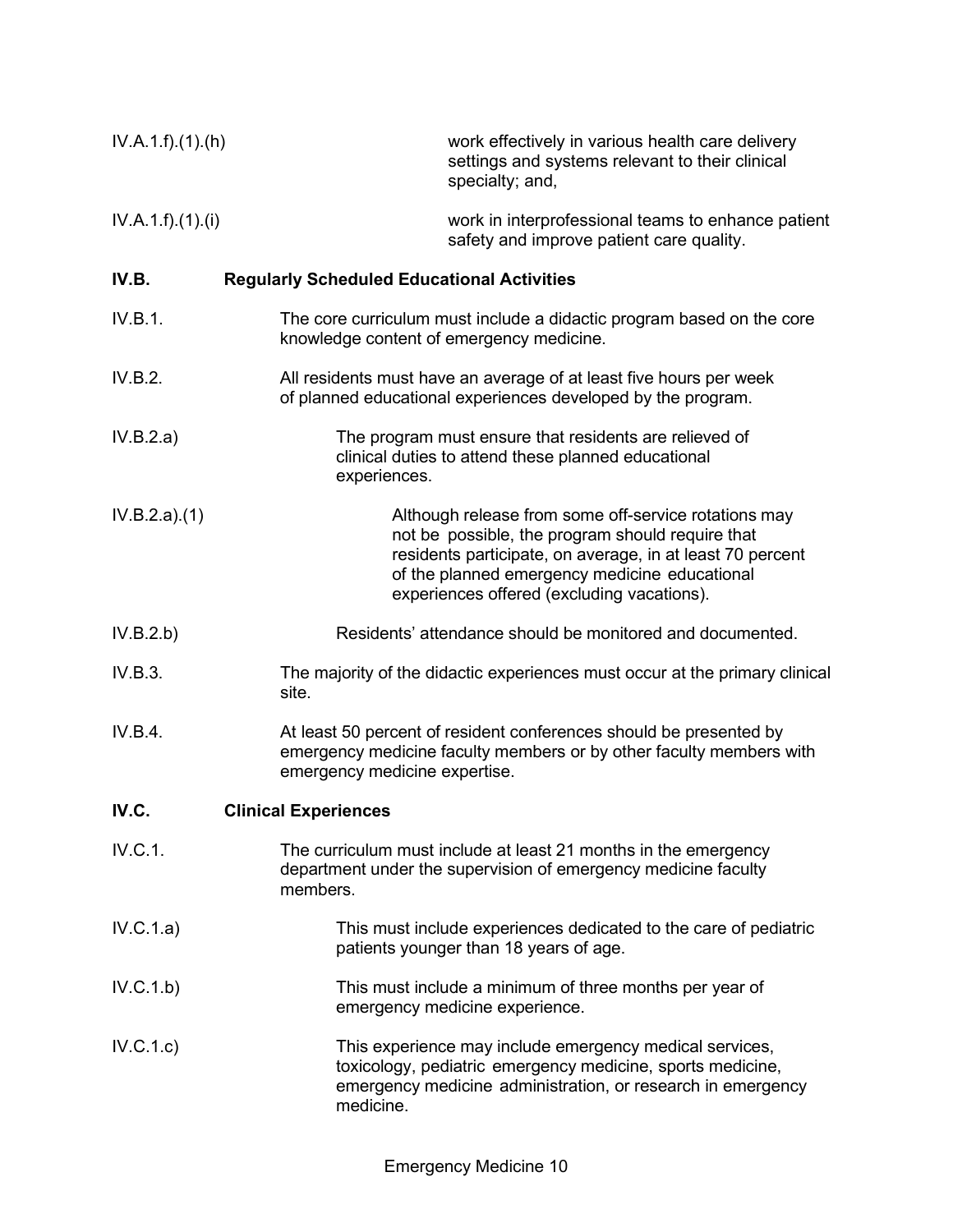| IV.C.2.   | The curriculum must include at least four months of dedicated critical care<br>experiences, including critical care of infants and children.                                                                                                                                                     |
|-----------|--------------------------------------------------------------------------------------------------------------------------------------------------------------------------------------------------------------------------------------------------------------------------------------------------|
| IV.C.2.a) | At least two months of these experiences must be at the PGY-2<br>level or above.                                                                                                                                                                                                                 |
| IV.C.3.   | The curriculum must include at least five full-time equivalent (FTE)<br>months, or 20 percent of all emergency department encounters, dedicated<br>to the care of pediatric patients younger than 18 years of age in the<br>pediatric emergency department or other pediatric settings.          |
| IV.C.3.a) | At least 50 percent of the five months should be in an emergency<br>setting.                                                                                                                                                                                                                     |
| IV.C.3.b) | This experience should include the critical care of infants and<br>children.                                                                                                                                                                                                                     |
| IV.C.4.   | The curriculum must include at least 0.5 months in obstetrics or 10 low-<br>risk normal spontaneous vaginal deliveries.                                                                                                                                                                          |
| IV.C.5.   | The curriculum must include out-of-hospital experience in emergency<br>preparedness and disaster management.                                                                                                                                                                                     |
| IV.C.5.a) | This should include participation in multi-casualty incident drills.                                                                                                                                                                                                                             |
| IV.C.6.   | If provided in the country or jurisdiction, residents should have a structured<br>experience in emergency medical services (EMS).                                                                                                                                                                |
| IV.C.6.a) | This should include teaching out-of-hospital emergency personnel.                                                                                                                                                                                                                                |
| IV.C.7.   | Residents must have sufficient opportunities to perform invasive<br>procedures, monitor unstable patients, and direct major resuscitations of<br>all types on all age groups.                                                                                                                    |
| IV.C.7.a) | Residents must make admission recommendations and direct<br>resuscitations.                                                                                                                                                                                                                      |
| IV.C.8.   | Residents must meet the minimum guidelines for procedures and<br>resuscitations, including both patient care and laboratory simulations.                                                                                                                                                         |
| IV.C.8.a) | Only one resident must be credited with the direction of each<br>resuscitation and the performance of each procedure.                                                                                                                                                                            |
| IV.C.9.   | Residents must perform airway management, including for patients who<br>are uncooperative, at the extremes of age, hemodynamically unstable,<br>and who have multiple co-morbidities, poorly defined anatomy, are at high<br>risk for pain or procedural complications, or who require sedation. |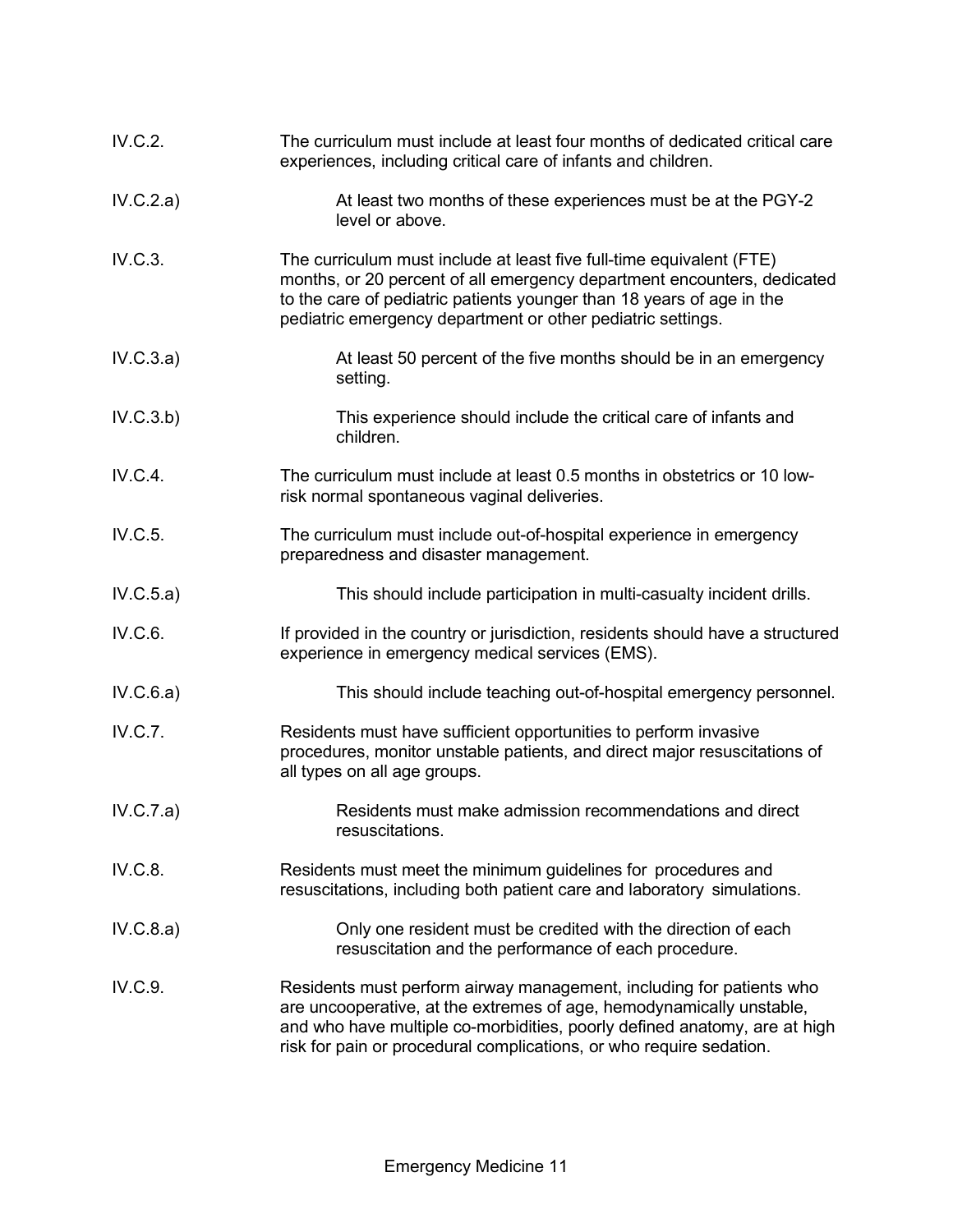| IV.C.9.a)               | Residents must take steps to avoid potential complications and<br>recognize the outcome and/or complications resulting from<br>procedures.                                    |
|-------------------------|-------------------------------------------------------------------------------------------------------------------------------------------------------------------------------|
| IV.C.10.                | Residents must assess and appropriately manage wounds in patients of<br>all ages regardless of the clinical situation.                                                        |
| IV.C.11.                | Each resident must maintain, in an accurate and timely manner, a record<br>of all major resuscitations and procedures performed throughout the entire<br>educational program. |
| IV.C.11.a)              | The record must document each procedure type, adult or pediatric<br>patient, and circumstances of each procedure (live or simulation).                                        |
| IV.C.11.b)              | The record must document the resident's role (participant or<br>director) and the age of patient.                                                                             |
| IV.D.                   | <b>Scholarly Activity</b>                                                                                                                                                     |
|                         | See International Foundational Requirements, Section IV.D.                                                                                                                    |
| ۷.<br><b>Evaluation</b> |                                                                                                                                                                               |
|                         | See International Foundational Requirements, Section V.                                                                                                                       |

### **VI. The Learning and Working Environment**

**VI.A. Principles**

See International Foundational Requirements, Section VI.A.

# **VI.B. Patient Safety**

See International Foundational Requirements, Section VI.B.

# **VI.C. Quality Improvement**

See International Foundational Requirements, Section VI.C.

**VI.D. Supervision and Accountability**

See International Foundational Requirements, Section VI.D.

## **VI.E. Professionalism**

See International Foundational Requirements, Section VI.E.

# **VI.F. Well-Being**

See International Foundational Requirements, Section VI.F.